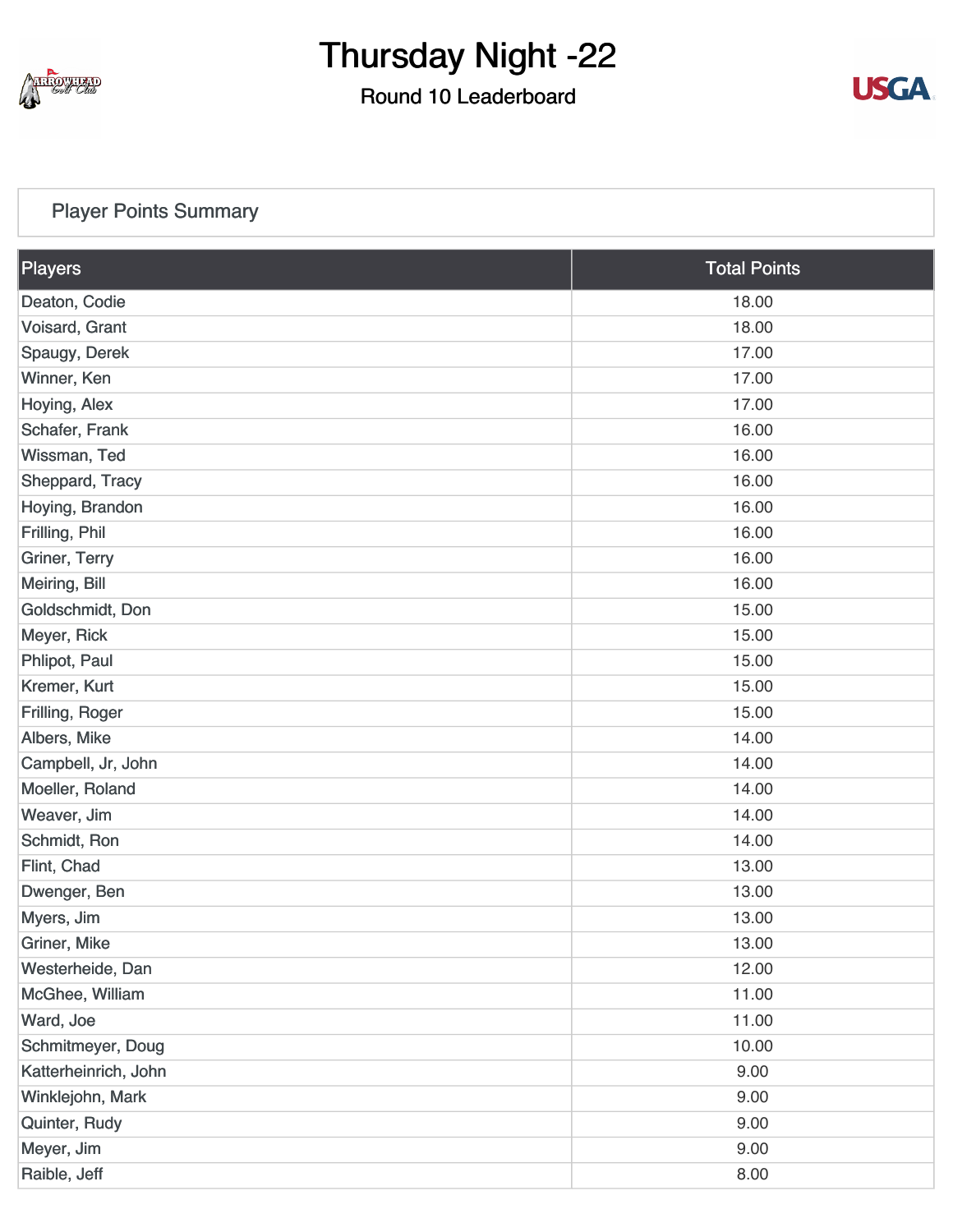

### Round 10 Leaderboard



| Echols, Mark        | 8.00   |
|---------------------|--------|
| Brown, Clay         | 8.00   |
| Leugers, Bryan      | 8.00   |
| Clune, Charlie      | 8.00   |
| Poeppelman, Devon   | 7.00   |
| Borchers, Jacque    | 7.00   |
| Moore, Jeremy       | 7.00   |
| Warbington, Lew     | 7.00   |
| Dorsten, Sean       | 7.00   |
| Hogenkamp, Scott    | 6.00   |
| Nosek, Tyler        | 6.00   |
| Oldiges, Mark       | 6.00   |
| Rindler, Greg       | 6.00   |
| Roberts, Randy      | 6.00   |
| Spieles, Josh       | 6.00   |
| Stechschulte, John  | 6.00   |
| Theis, Bob          | 5.00   |
| Sheppard, Jim       | 5.00   |
| Riethman, Ron       | 5.00   |
| White, Tyler        | 4.00   |
| Payne, Nathan       | 4.00   |
| <b>Total Points</b> | 616.00 |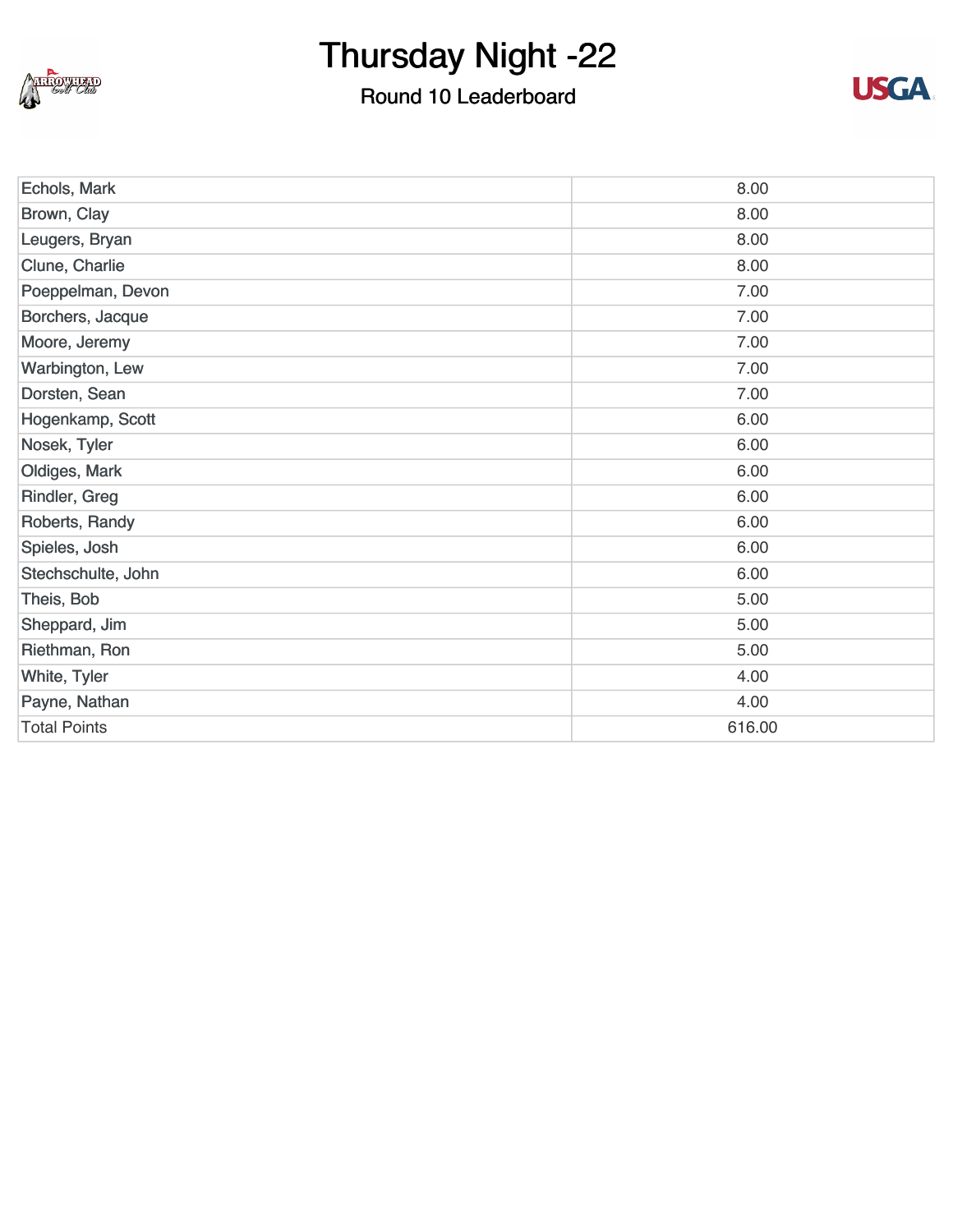

### Round 10 Leaderboard



#### [Team Points Summary](https://static.golfgenius.com/v2tournaments/team_points?league_id=8410389304542504110&round_id=8410393927537927652)

| <b>Teams</b>                | <b>Total Points</b> |
|-----------------------------|---------------------|
| Tom-Jerry                   | 54.00               |
| <b>Meyer Garage</b>         | 53.00               |
| <b>Bruckens</b>             | 51.00               |
| <b>Barhorst Woodworks</b>   | 48.00               |
| <b>Nitro Roofing</b>        | 46.00               |
| <b>Progress Tool</b>        | 46.00               |
| $F & C$ Trucking            | 45.00               |
| <b>Gilbert Station</b>      | 43.00               |
| <b>Bernhold Insurance</b>   | 42.00               |
| <b>Fore Play</b>            | 42.00               |
| <b>Logan Services</b>       | 40.00               |
| <b>Spieles Chiropractic</b> | 37.00               |
| Jackson 5                   | 35.00               |
| <b>Buschur Electric</b>     | 34.00               |
| <b>Total Points</b>         | 616.00              |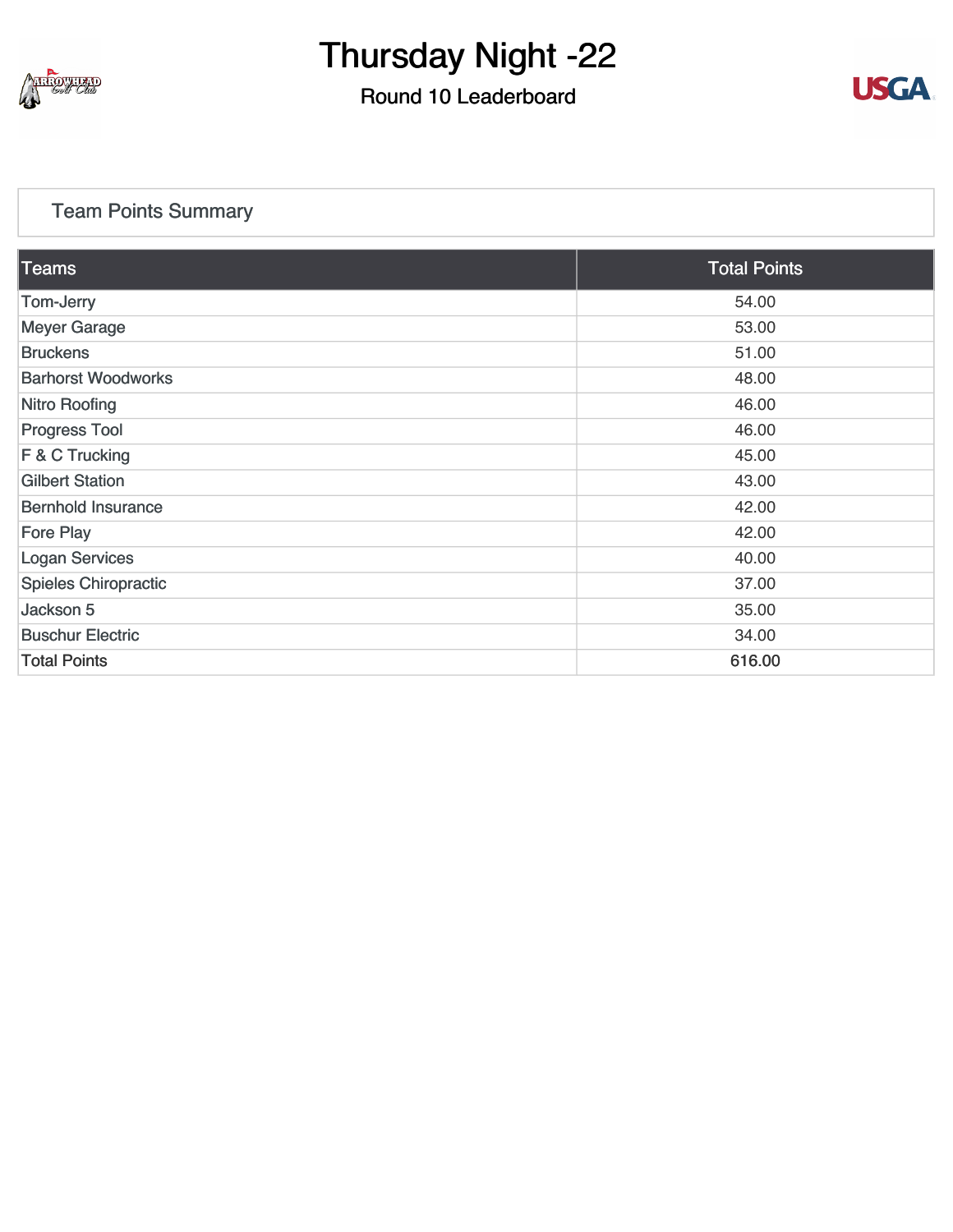

Round 10 Leaderboard



#### [League Play](https://static.golfgenius.com/v2tournaments/8410488507113416190?called_from=&round_index=10)

| <b>Points</b> | Player                              | Match           | Player                                              | <b>Points</b> |
|---------------|-------------------------------------|-----------------|-----------------------------------------------------|---------------|
| 4.00          | Fore Play (White, Tyler)            | 4 & 2           | <b>Nitro Roofing (Voisard, Grant)</b><br>08/10/2001 | 18.00         |
| 9.00          | Fore Play (Winklejohn, Mark)        | <b>Tied</b>     | Nitro Roofing (Flint, Chad)                         | 13.00         |
| 18.00         | Fore Play (Deaton, Codie)           | 5 & 3           | Nitro Roofing (Payne, Nathan)                       | 4.00          |
| 11.00         | Fore Play (McGhee, William)         | <b>Tied</b>     | Nitro Roofing (Ward, Joe)                           | 11.00         |
| 6.00          | Logan Services (Roberts, Randy)     | 2 & 1           | <b>Barhorst Woodworks (Frilling, Phil)</b>          | 16.00         |
| 14.00         | Logan Services (Albers, Mike)       | 3 & 1           | Barhorst Woodworks (Leugers, Bryan)                 | 8.00          |
| 15.00         | <b>Logan Services (Meyer, Rick)</b> | $2 \text{ up}$  | Barhorst Woodworks (Moore, Jeremy)                  | 7.00          |
| 5.00          | Logan Services (Theis, Bob)         | 3 & 1           | <b>Barhorst Woodworks (Hoying, Alex)</b>            | 17.00         |
| 16.00         | <b>Bruckens (Sheppard, Tracy)</b>   | 281             | Spieles Chiropractic (Spieles, Josh)                | 6.00          |
| 15.00         | <b>Bruckens (Goldschmidt, Don)</b>  | $2 \mathsf{up}$ | Spieles Chiropractic (Poeppelman, Devon)            | 7.00          |
| 6.00          | <b>Bruckens (Rindler, Greg)</b>     | 281             | Spieles Chiropractic (Hoying, Brandon)              | 16.00         |
| 14.00         | Bruckens (Campbell, Jr, John)       | 281             | Spieles Chiropractic (Brown, Clay)                  | 8.00          |
| 6.00          | Meyer Garage (Nosek, Tyler)         | 281             | Jackson 5 (Wissman, Ted)                            | 16.00         |
| 16.00         | Meyer Garage (Schafer, Frank)       | 281             | Jackson 5 (Hogenkamp, Scott)                        | 6.00          |
| 16.00         | Meyer Garage (Griner, Terry)        | 3 & 1           | Jackson 5 (Oldiges, Mark)                           | 6.00          |
| 15.00         | Meyer Garage (Frilling, Roger)      | 281             | Jackson 5 (Dorsten, Sean)                           | 7.00          |
| 8.00          | F & C Trucking (Echols, Mark)       | $1 \text{ up}$  | <b>Gilbert Station (Weaver, Jim)</b>                | 14.00         |
| 13.00         | F & C Trucking (Myers, Jim)         | 4 & 2           | Gilbert Station (Katterheinrich, John)              | 9.00          |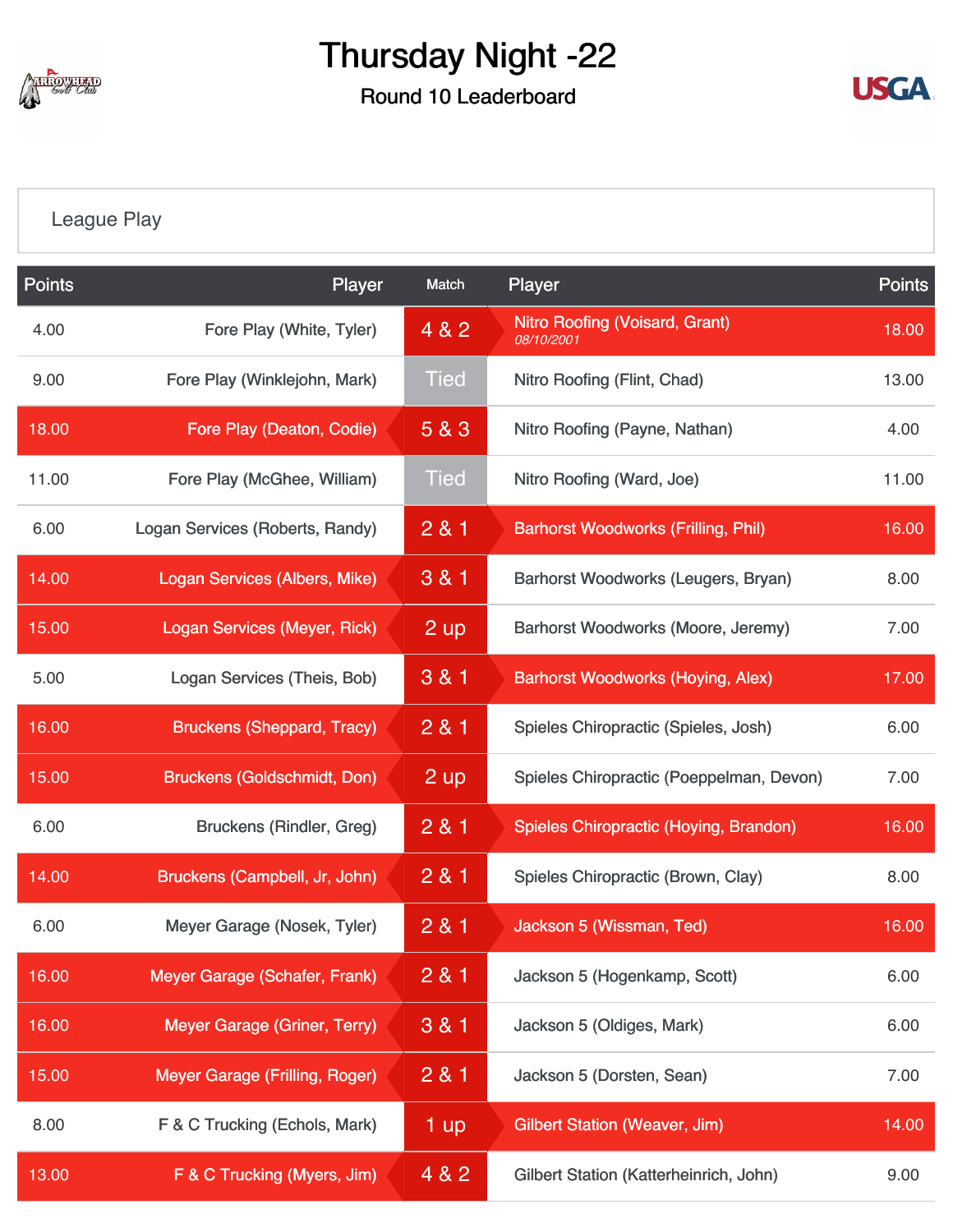

### Round 10 Leaderboard



| 17.00                                 | F & C Trucking (Spaugy, Derek)           | 3 & 1           | Gilbert Station (Sheppard, Jim)           | 5.00  |
|---------------------------------------|------------------------------------------|-----------------|-------------------------------------------|-------|
| 7.00                                  | F & C Trucking (Warbington, Lew)         | 2 up            | <b>Gilbert Station (Kremer, Kurt)</b>     | 15.00 |
| 8.00                                  | <b>Buschur Electric (Raible, Jeff)</b>   | 1 up            | <b>Tom-Jerry (Moeller, Roland)</b>        | 14.00 |
| 5.00                                  | Buschur Electric (Riethman, Ron)         | 281             | Tom-Jerry (Winner, Ken)                   | 17.00 |
| 13.00                                 | <b>Buschur Electric (Quinter, Rudy)</b>  | 1 up            | Tom-Jerry (Dwenger, Ben)                  | 9.00  |
| 8.00                                  | <b>Buschur Electric (Clune, Charlie)</b> | 1 up            | Tom-Jerry (Schmidt, Ron)                  | 14.00 |
| 6.00                                  | Progress Tool (Stechschulte, John)       | $3 & 8 & 1$     | <b>Bernhold Insurance (Meiring, Bill)</b> | 16.00 |
| 15.00                                 | Progress Tool (Phlipot, Paul)            | 2 <sub>up</sub> | Bernhold Insurance (Borchers, Jacque)     | 7.00  |
| 13.00                                 | Progress Tool (Griner, Mike)             | <b>Tied</b>     | Bernhold Insurance (Meyer, Jim)           | 9.00  |
| 12.00                                 | Progress Tool (Westerheide, Dan)         | 1 up            | Bernhold Insurance (Schmitmeyer, Doug)    | 10.00 |
| <b>Total Points Allocated: 616.00</b> |                                          |                 |                                           |       |